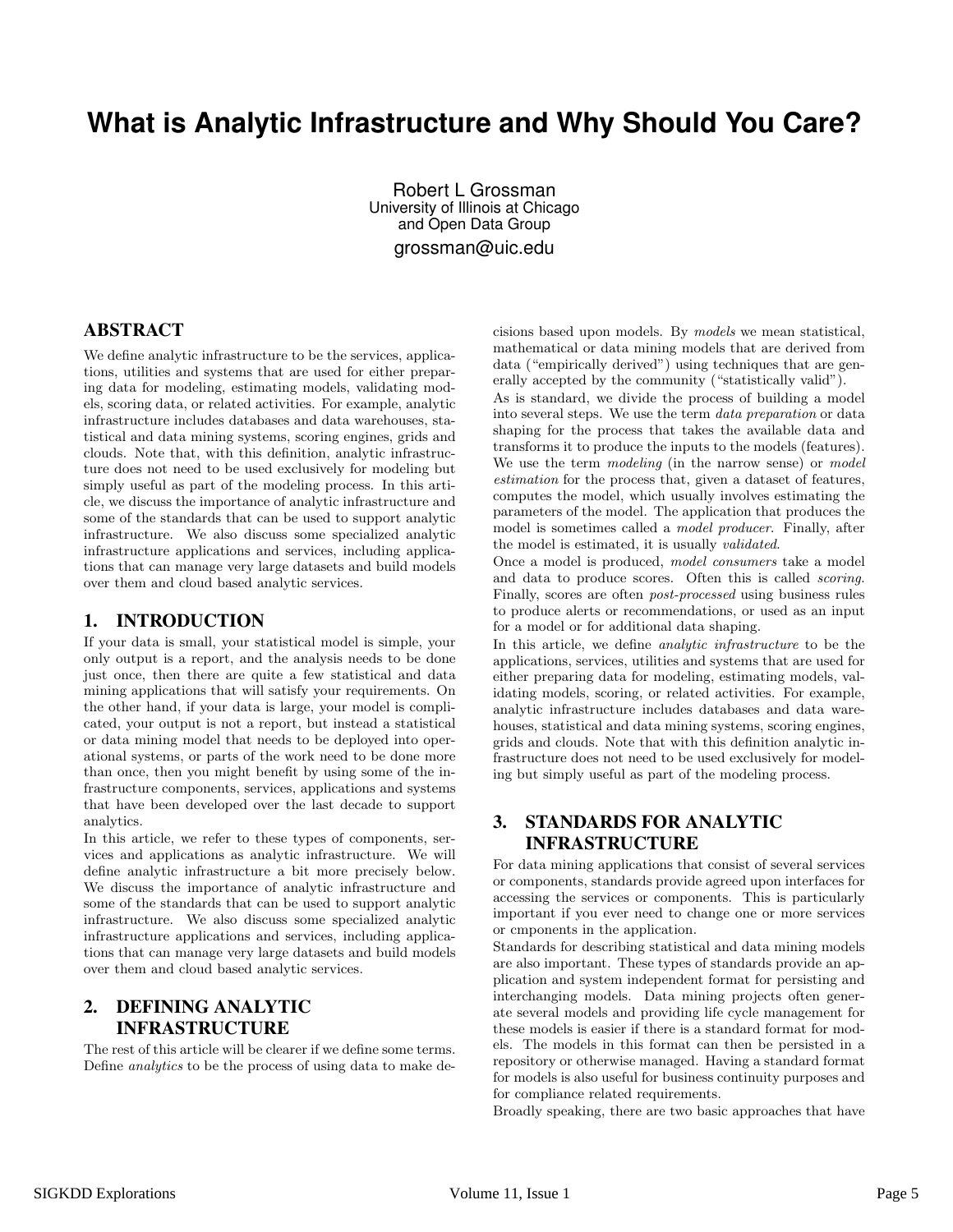| <b>Step</b>    | Inputs           | Outputs            |  |
|----------------|------------------|--------------------|--|
| Preprocessing  | dataset<br>(data | dataset of<br>fea- |  |
|                | fields)          | tures              |  |
| Modeling       | dataset of fea-  | model              |  |
|                | tures            |                    |  |
| Scoring        | dataset<br>data  | scores             |  |
|                | fields), model   |                    |  |
| Postprocessing | scores           | actions            |  |

Table 1: The table contains some of the steps when building and deploying analytic models that are directly relevant to analytic infrastructure.

been used to capture an analytic process.

The first approach is to think of the analytic process as a workflow and to think of the workflow as being described as a directed acyclic graph (DAG), where the nodes are arbitrary code and the edges indicate that the output of one program is used as an input to another program. The advantage of this approach is that it is very general, easy to understand, and relatively simple to process. A disadvantage is that from an archival point of view, over time computer code can present difficulties: the necessary environment to execute it may not be available for example.

Another approach is to agree via a standardization process on the meaning of the necessary elements to define a statistical model and then to specify these in the description of the model. For example, a regression tree model can specify that a regression tree consists of nodes and nodes are associated with predicates, etc. Then to describe a specific model, one just needs to specify the assignments for all the elements in the model. The advantage of this approach is that the description of a model is quite explicit, and, in principle, will be just as easy to understand ten years later as it was when it was created. Another advantage is that updating a model does not require testing new code, but instead just requires reading new parameters for the model. This approach can dramatically reduce the time to deploy new models.

The second approach is the approach taken by the Predictive Model Markup Language (PMML) [5], which defines several hundred XML elements that can be used to describe most of the common statistical and data mining models.

### 4. THREE IMPORTANT INTERFACES

Table 1 describes some of the steps in the data mining process that are most relevant for analytic infrastructure.

Interfaces for producers and consumers of models. Perhaps the most important interface in analytics is the interface between components in the analytic infrastructure that produce models, such as statistical packages, which have a human in the loop, and components in the analytic infrastructure that score data using models and often reside in operational environments. Recall that the former are examples of model producers, while the latter are examples of model consumers. The Predictive Model Markup Language or PMML is a widely deployed XML standard for describing statistical and data mining models using XML so that model producers and model consumers can exchange models in an application independent fashion.

Many applications now support PMML. By using these ap-

plications, it is possible to build an open, modular standards based environment for analytics. With this type of open analytic environment, it is quicker and less labor-intensive to deploy new analytic models and to refresh currently deployed models.

Interfaces for producers and consumers of features. Since Version 2.0 of PMML was released in 2001, PMML has included a rich enough set of transformations that data preprocessing can be described using PMML models. Using these transformations, it would be possible to use PMML to define an interface between analytic infrastructure components and services that produce features (such as data preprocessing components) and those that consume features (such as modeling applications). This is probably the second most important interface in analytics.

Interfaces for producers and consumers of scores. The current version of PMML is Version 4.0 and the PMML working group is now working on Version 4.1. One of the goals of Version 4.1 is to enable PMML to describe postprocessing of scores. This would allow PMML to be used as an interface between analytic infrastructure components and services that produce scores (such as scoring engines) and those that consume scores (such as recommendation engines). This is probably the third most important interface in analytics.

Today, by using PMML to describe these interfaces, it is straightforward for analytic infrastructure components and services to run on different systems. For example, a modeler might use a statistical application to build a model, but scoring might be done in a cloud, or a cloud might be used for preprocessing the data to produce features for the modeler.

#### 5. ANALYTIC INFRASTRUCTURE FOR WORKING WITH LARGE DATA

Today, it is still a challenge to build models over data that is too large to fit into a database. One solution is to use grids [7]. Today, grids have two main limitations. First, they were not designed for working with large data per se, but rather, to support virtual communities. Second, many programmers found the MPI-based programming model rather difficult to use.

An alternative approach that overcomes both of these limitations was outlined in a series of three Google technical reports [8], [6] and [3]. The architecture consists of a distributed storage system called the Google File System (GFS) [8] and a parallel programming framework called MapReduce [6]. GFS was designed to scale to clusters containing thousands of nodes and was optimized for appending and for reading data. Contrast this to a traditional relational database that is optimized to support safe writing of rows with an ACID semantics and usually supported by a single computer (perhaps with multiple cores) over a RAID file system.

A good way to describe MapReduce is through an example. Assume that GFS manages nodes i spanning several, perhaps many, racks. MapReduce assumes that the data consists of a key-value pair. Assume that node  $i$  stores web pages  $p_{i,1}, p_{i,2}, p_{i,3}, \ldots, p_{i,i_j}$ . Assume also that web page  $p_i$  contains words  $w_{j,1}, w_{j,2}, w_{j,3}, \ldots$ . A basic structure important in information retrieval is an inverted index, which is a data structure consisting of a word followed by a list of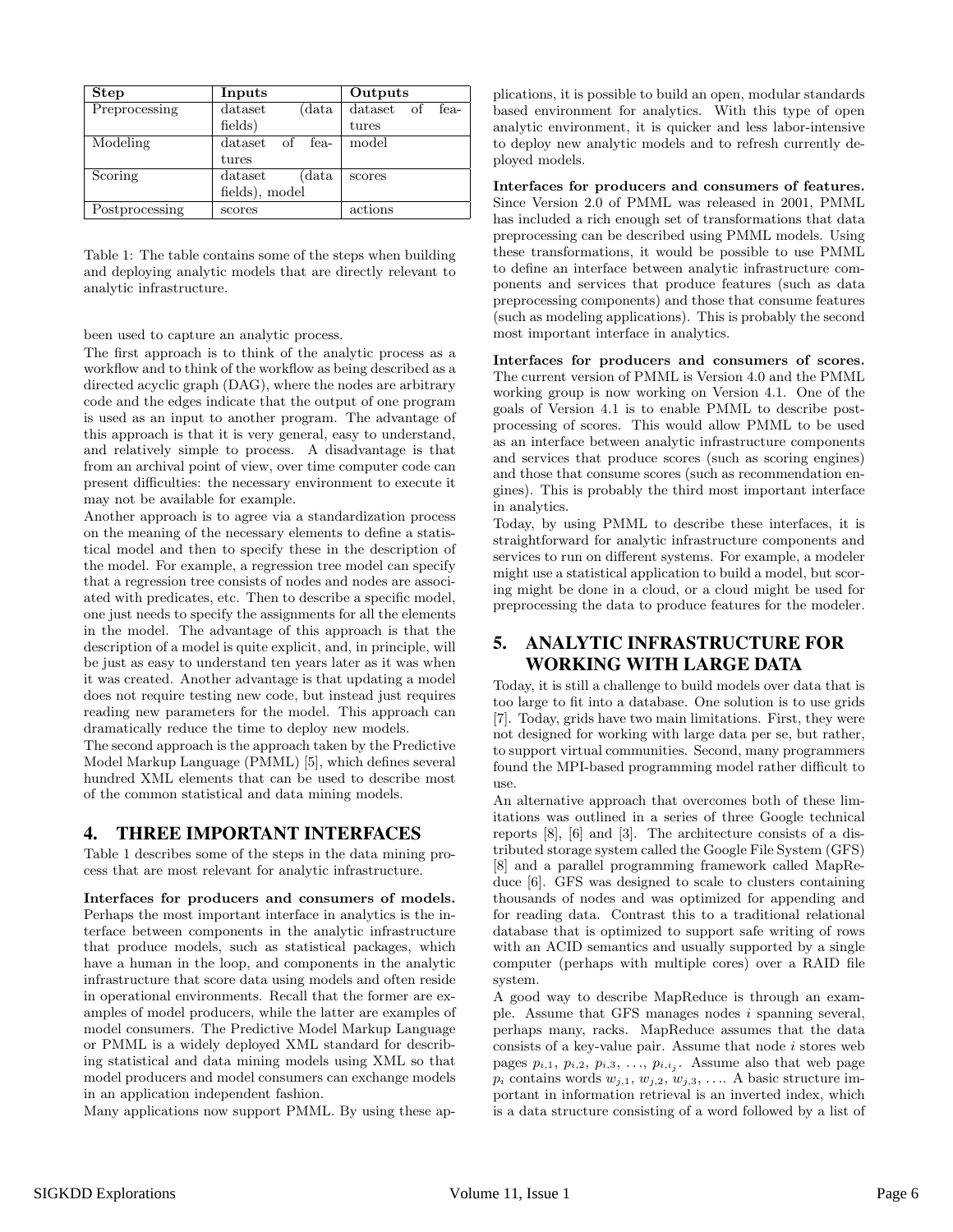web pages

$$
(w_1; p_{1,1}, p_{1,2}, p_{i,3}, \ldots)
$$

$$
(w_2; p_{2,1}, p_{2,2}, p_{2,3}, \ldots)
$$

$$
(w_3; p_{3,1}, p_{3,2}, p_{3,3}, \ldots)
$$

with the properties:

- 1. The inverted index is sorted by the word  $w_j$ ;
- 2. If a word  $w_i$  occurs in a web page  $p_i$ , then the web page  $p_i$  is on the list associated with the word  $w_i$ .

A mapping function processes each web page independently, on its local storage node, providing data parallelism. The mapping function emits multiple  $\langle \text{key}, \text{value} \rangle$  pairs  $(\langle \text{word}, \rangle)$ page id> in this example) as the outputs. This is called the Map Phase.

A partition function  $m(w)$ , which given a word w, assigns a machine labeled with  $m(w)$ , is then used to send the outputs to multiple common locations for further processing. This second step is usually called the Shuffle Phase.

In the third step, the processor  $m(w_i)$  sorts all the  $\langle \text{key}, \rangle$ value> pairs according to the key. (Note that there may be multiple keys sent to the same node, i.e.,  $m(w_i) = m(w_i)$ .) Pairs with the same key (keyword in this example) are then merged together to generate a portion of the inverted index  $\langle w_i: p_{x,y}, \ldots \rangle$ . This is called the Reduce Phase.

To use MapReduce, a programmer simply defines a parser for input records (called a Record Reader) and a Map, Partition, Sort (or Comparison), and Reduce functions and the infrastructure takes care of the rest.

Since many applications need access to rows and columns of data (not just bytes of data provided by the GFS), a GFSapplication called BigTable [3] that provides data services that scale to thousands of nodes was developed. BigTable is optimized for appending data and for reading data. Instead of the ACID requirements of traditional databases, BigTable chose an eventual consistency model.

Google's GFS, MapReduce and BigTable are proprietary and not generally available. Hadoop [11] is an Apache open source cloud that provides on-demand computing capacity and that generally follows the design described in the technical reports [8] and [6]. There is also an open source application called HBase that runs over Hadoop and generally follows the BigTable design described in [6].

Sector is another open source system designed for data intensive computing [13]. Sector was not developed following the design described in the Google technical reports, but instead was designed to manage and distribute large scientific datasets, especially over wide area high performance networks. One of the first Sector applications was the distribution of the 10+ TB Sloan Digital Sky Survey [10]. Sector is based upon a network protocol called UDT that is designed to be fair and friendly to other flows (including TCP flows), but to use all the otherwise available bandwidth in a wide area high performance network [9].

On top of the Sector Distributed File System is a parallel programming framework called Sphere that can invoke user defined functions (UDFs) over the data managed by Sector. From the perspective of Sphere's UDFs, MapReduce is simply the concatenation of three specific, but very important UDFs, namely Map, Shuffle and Reduce UDFs as described above. These specific UDFs are available with the Sector distribution, as well as several others.

As measured by the MalStone Benchmark [12], Sector is approximately twice as fast as Hadoop.

Table 2 contains a summary of GFS/MapReduce, Hadoop and Sector.

## 6. CLOUD-BASED ANALYTIC INFRASTRUCTURE SERVICES

Over the next several years, cloud-based services will begin to impact analytics significantly. Although there are security, compliance and policy issues to work out before it becomes common to use public clouds for analytics, I expect that these and related issues will all be worked out over the next several years.

Cloud-based services provide several advantages for analytics. Perhaps the most important is elastic capacity  $-$  if 25 processors are needed for one job for a single hour, then these can be used for just the single hour and no more. This ability of clouds to handle this type of surge capacity is important for many groups that do analytics. With the appropriate surge capacity provided by clouds, modelers can be more productive, and this can be accomplished in many cases without requiring any capital expense. (Third party clouds provide computing capacity that is an operating expense, not a capital expense.)

Packaging. One of the advantages that clouds instances provide is that all the required system software, application software, auxiliary files, and data can be integrated into a single machine image [1]. This can sometimes significantly simplify the process required to prepare data, build models, or score data.

Preparing data. For interactive exploration of small datasets, for preparing a single dataset for analysis, and related tasks, single workstations with desktop applications usually work just fine and are probably the easiest to use.

On the other hand, for the pipelined analysis of multiple datasets with the same pipeline, a cloud that provides on demand computing instances offers several advantages. By pipeline here, we mean a sequence or workflow of computations where the inputs of one computation are the outputs of one or more prior computations. These computations occur, for example, quite frequently in bioinformatics.

Once the pipeline is prepared and an appropriate computing instance is defined, handling new datasets in the future is quite simple. When a new dataset arrives, simply invoke a new computing instance, supply the dataset, and save the results of the analysis.

With this approach, computing instances can easily manage surge requirements that arise when multiple datasets must be processed at the same time. To handle such a surge, simply invoke a new computing instance for each dataset so that the datasets can be processed in parallel.

MapReduce for clouds that provide on-demand computing capacity has proven to be particularly effective for preparing data in which large numbers of relatively small records have to be prepared for modeling, such as web pages [6], transactional business data [2], and network packet data.

Building models. For very large datasets, several traditional statistical and data mining algorithms have been re-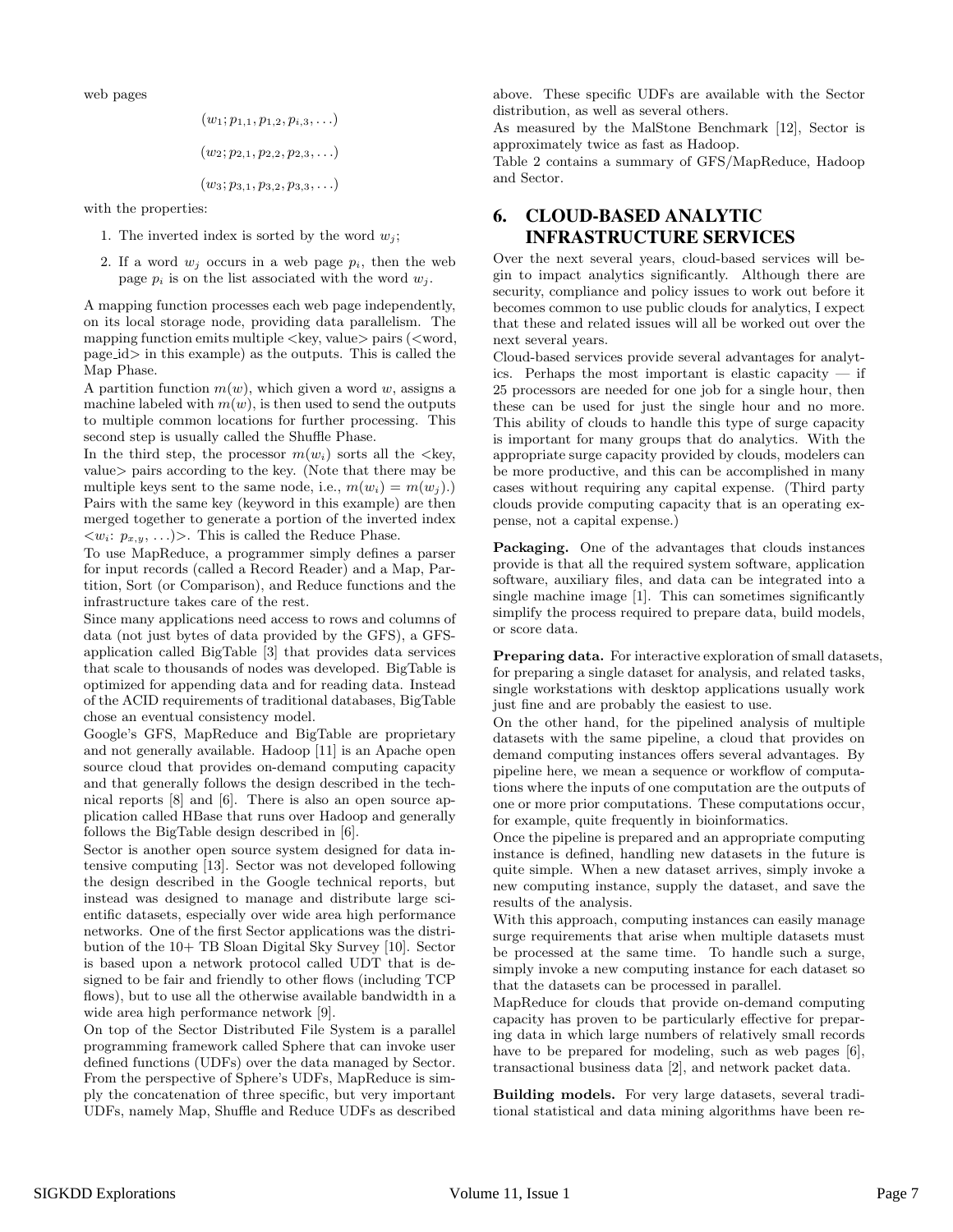| <b>Design Decision</b>       | Google's GFS, MapRe-<br>duce, BigTable | Hadoop                  | Sector                                                                 |
|------------------------------|----------------------------------------|-------------------------|------------------------------------------------------------------------|
| data management              | block-based file system                | block-based file system | dividing<br>data into<br>$seg-$<br>ments & using native file<br>system |
| protocol for message pass-   | <b>TCP</b>                             | <b>TCP</b>              | Group Messaging Protocol                                               |
| ing with system              |                                        |                         |                                                                        |
| transferring<br>protocol for | <b>TCP</b>                             | <b>TCP</b>              | UDP-Based Data<br>Trans-                                               |
| data.                        |                                        |                         | port (UDT)                                                             |
| programming model            | MapReduce                              | MapReduce               | defined<br>functions.<br>User                                          |
|                              |                                        |                         | MapReduce                                                              |
| replication strategy         | at the time of writing                 | at the time of writing  | periodically                                                           |
| security                     | not mentioned                          | not yet                 | $\overline{\text{HIPAA}}$ capable                                      |
| language                     | $C++$                                  | Java                    | $C++$                                                                  |

Table 2: Some of the similarities and differences between Google's GFS/MapReduce, Hadoop and Sector.

formulated as MapReduce jobs, which enables Hadoop and similar systems to be used for computing statistical models on very large datasets (see, for example [4]).

MapReduce and similar programming models enable basic statistical models to be built on very large datasets with very little effort, something that was not so easy just a short time ago. For example, the technical report [2] describes how a statistical model to identify potentially compromised web sites was built on log files containing over 10 billion records on a 20 node cluster using just a few lines of MapReduce code.

Once a source of data is well understood, it is sometimes required to estimate models for different instantiations of the data. For example, this is a common scenario for some analytic models used in online systems. Here a separate model may be required for each visitor to the web site or each user of an online application. In this case, given data from the user, an on-demand computing instance can be invoked to build a visitor-specific or user-specific model.

Scoring models. As mentioned above, once a model has been estimated, it is usually straightforward to apply this model to a file or stream of data to produce scores (outputs of the model). To say it another way, it is usually easier to develop a model consumer than it is to develop a model producer.

Given a dataset and a model described in PMML, it is straightforward to create an on-demand computing instance that can score the data using the model. An architecture like this that i) separates model producers and model consumers and ii) scores data using on-demand computing instances provides three important advantages:

- 1. First, with this approach, the computing instance can be pre-configured so that essentially no knowledge is required by the system scoring the data other than the name of the pre-configured computing instance, the name of the data file, and the name of the PMML file. In contrast, estimating a statistically valid model using a statistical or data mining package often requires considerable expertise.
- 2. Second, by using on-demand computing instances for scoring, it is straightforward to invoke multiple computing instances so that multiple datasets can be scored at the same time (in other words to handle surges).

3. Third, it is also straightforward to score very large datasets by partitioning them and scoring each partition in parallel using on-demand computing instances. It is often not straightforward to estimate models by partitioning the data, but it is almost always easy to score large datasets by partitioning.

# 7. SUMMARY

In this article, we used the term analytic infrastructure to refer to the tools, services, applications and platforms that support the analtyic process.

Except for the most basic models, building models requires specialized software. For example, for many years, databases have been an important component of analytic infrastructure: both to manage data, as well as to help prepare data for modeling. More recently, a variety of other analytic tools and services are becoming more common, including scoring engines to deploy models, workflow systems for managing analytic tasks that need to be repeated, and cloud-based services for a variety of tasks, including data preparation, modeling, and scoring.

With the proper analytic infrastructure, models can be built more quickly, deployed more easily, and updated more efficiently. For these reasons, the proper analytic infrastructure is often the difference between a successful and unsuccessful analytic project.

# 8. REFERENCES

- [1] Amazon. Amazon Web Services. http://aws.amazon.com, 2009.
- [2] J. Andersen, C. Bennett, R. L. Grossman, D. Locke, J. Seidman, and S. Vejcik. Detecting sites of compromise in large collections of log files. submitted for publication, 2009.
- [3] F. Chang, J. Dean, S. Ghemawat, W. C. Hsieh, D. A. Wallach, M. Burrows, T. Chandra, A. Fikes, and R. E. Gruber. Bigtable: A distributed storage system for structured data. In OSDI'06: Seventh Symposium on Operating System Design and Implementation, 2006.
- [4] C.-T. Chu, S. K. Kim, Y.-A. Lin, Y. Yu, G. Bradski, A. Y. Ng, and K. Olukotun. Map-Reduce for machine learning on multicore. In NIPS, volume 19, 2007.